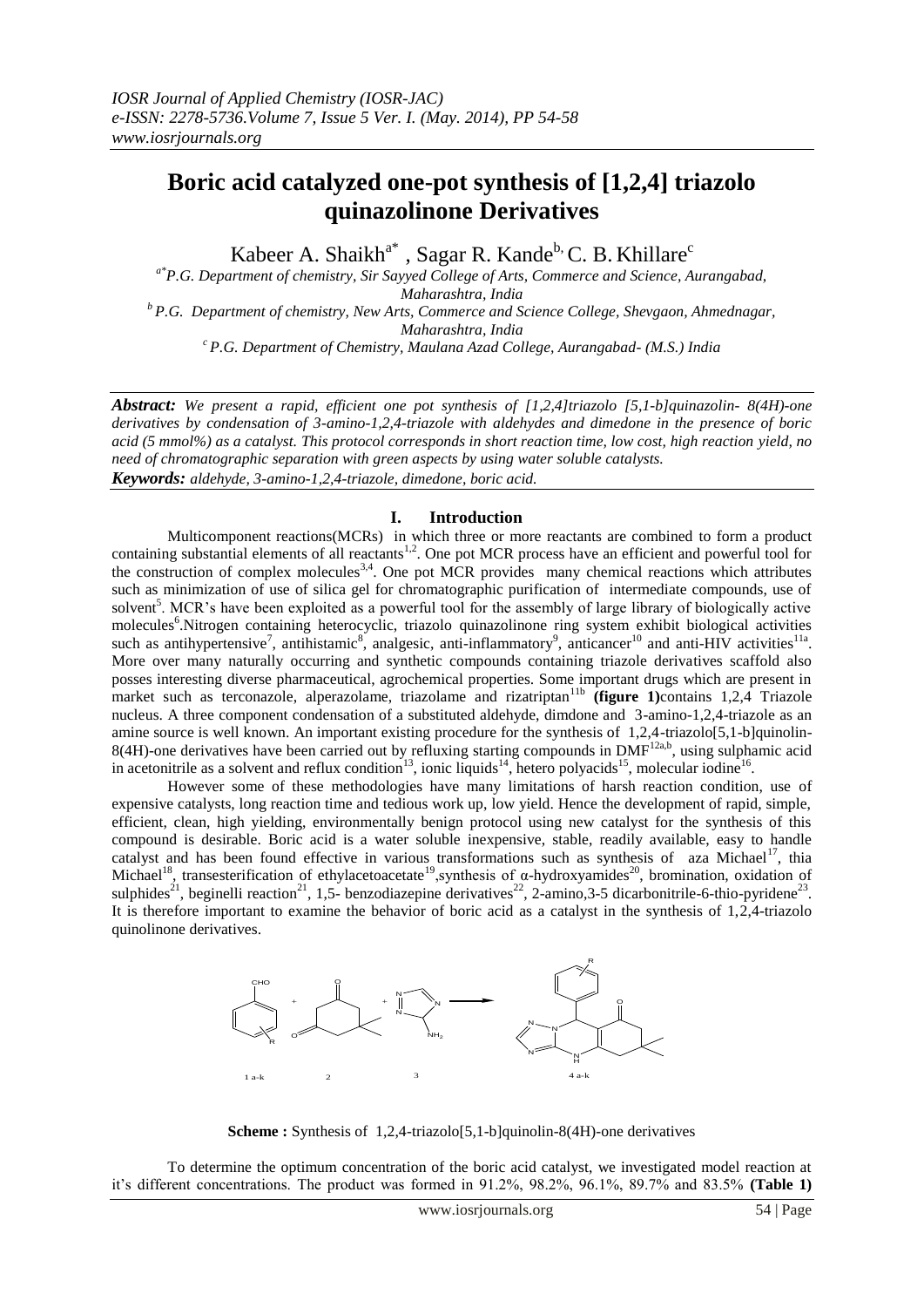yield by using concentration of boric acid catalyst i.e. 3, 5, 10, 15, 20 mmol% respectively. These result shows 5mol% of boric acid is sufficient to carry out the reaction smoothly. Herein we report a synthesis of 1,2,4 triazolo[5,1-b]quinolin-8(4H)-one derivatives.



## Figure 1

## **II. Experimental**

All solvents and chemicals which are used in this reaction are of commercial grade quality without any purification and were produced from Merck(Germany). Silica gel coated aluminium sheets (merck product) were used for thin layer chromatography to monitor progress of the reaction. Melting points were measured by an open capillary tube method and are uncorrected.  ${}^{1}\text{H}$  and  ${}^{13}\text{C}$  NMR were carried out on a SpectronicGenesys -2 Spectrophotometer 300MHz in DMSO-d6 solvent. IR spectra recorded from KBr disk in the range of 4000- 200 cm<sup>-1</sup> on the Shimadzu FTIR spectrometer (Model no. 8400). MASS spectra were obtained on Polaris-Q Thermospecific GC-MS.

## **Typical procedure for the synthesis of [1,2,4]triazolo [5,1-b]quinazolin- 8(4H)-one derivatives.**

The mixture of 3-amino-1,2,4-triazole **3** (1mmol), p-nitro benzaldehyde (1mmol), dimedone **2** (1mmol) and 5mmol% boric acid was taken in an agate mortar and pestle set and ground it for 2 minutes. Then 5ml ethyl acetate was added to the mixture. After evaporation of the solvent product was separated out and washed with water then dried at low pressure to obtain the crude product. Completion of the reaction was monitored by TLC. The product was purified by recrystallization by using ethyl alcohol as a solvent to get expected product 4a-k. All the compounds were synthesized and characterized using their data in literature.

| Table 1 Effect of the catalyst concentration <sup>a</sup> |                    |                    |  |  |  |  |  |
|-----------------------------------------------------------|--------------------|--------------------|--|--|--|--|--|
| Entry                                                     | Boric Acid (mmol%) | Yield <sup>b</sup> |  |  |  |  |  |
|                                                           |                    |                    |  |  |  |  |  |
|                                                           |                    |                    |  |  |  |  |  |
|                                                           |                    | 98                 |  |  |  |  |  |
|                                                           | ГU                 | 96                 |  |  |  |  |  |
|                                                           |                    | 89                 |  |  |  |  |  |
|                                                           |                    |                    |  |  |  |  |  |

#### Note: Bold values indicate optimized condition

<sup>a</sup> Reaction condition:  $1a(1mmol)$ ,  $2(1mmol)$  and  $3(1mmol)$  ground in agate mortar, rt

**b**Isolated yield.

## **Table 2: Boric acid catalyzed synthesis of Triazolo quinazolinones-**

| Entry | Aldehyde(1)            | Product(4)      | % Yield <sup>a</sup> | M.P. $(^{\circ}C)$     |            |  |
|-------|------------------------|-----------------|----------------------|------------------------|------------|--|
|       |                        |                 |                      | Found                  | literature |  |
| 4a    | CHO<br>NO <sub>2</sub> | NO <sub>2</sub> | 9<br>8               | $>300^{16}$<br>304-306 |            |  |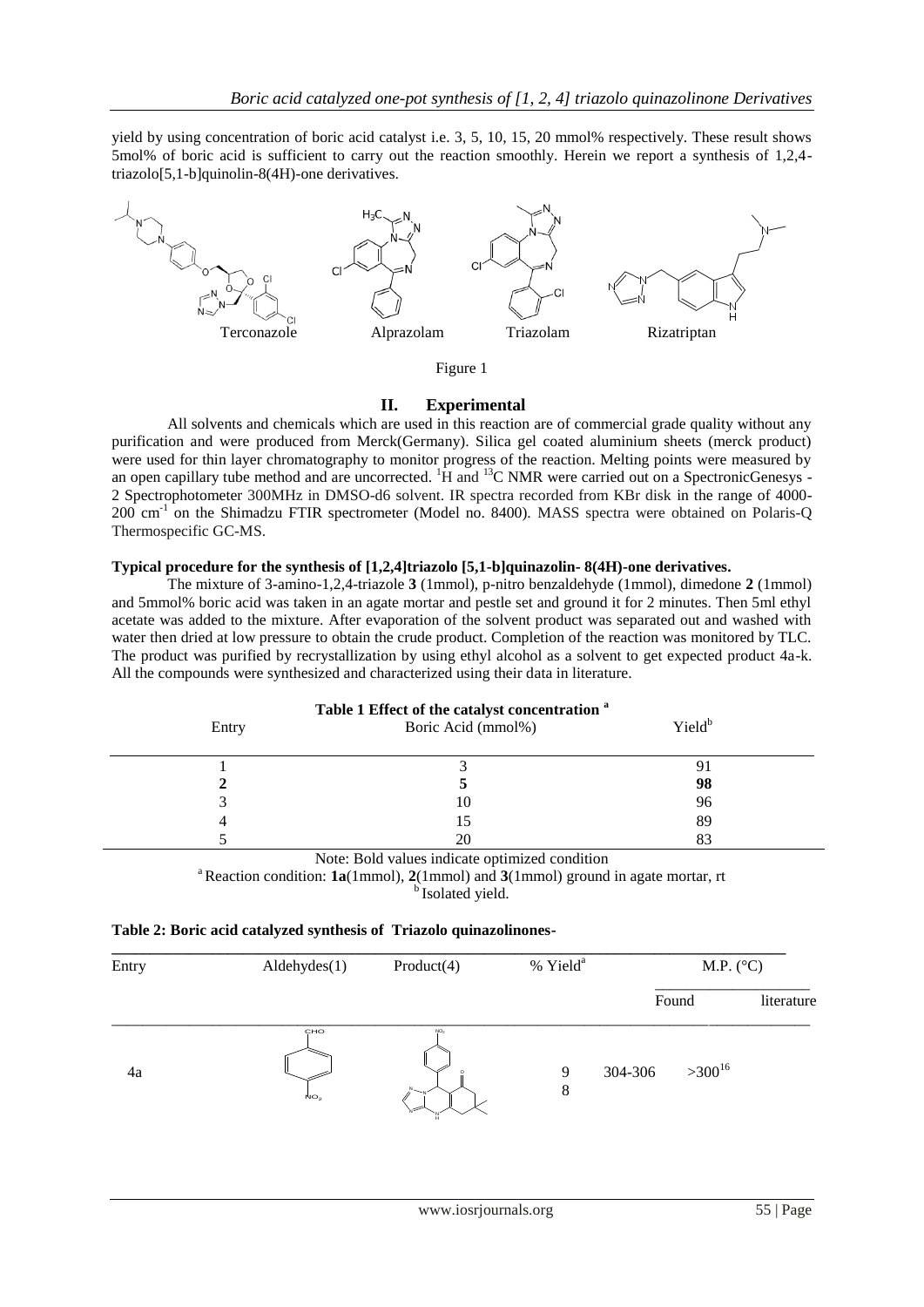| 4 <sub>b</sub> | CHO<br>φн                     |            | $90\,$ | $>300$         | $>300^{16}$            |
|----------------|-------------------------------|------------|--------|----------------|------------------------|
| $4\mathrm{c}$  | CHO<br>ċı                     |            | 96     | 303-305        | $304 - 306^{16}$       |
| $4d$           | CHO<br>ЮH                     |            | 85     | 291-293        | $289 - 290^{16}$       |
| $4\mathrm{e}$  | CHO<br>ЮΗ<br>ÓН               |            | $82\,$ | $301 - 303$    |                        |
| $4\mathbf{f}$  | CHO<br>OH.                    |            | 83     | 294-296        |                        |
| $4\mathrm{g}$  | CHO                           |            | 83     | 249-251        | $250\text{-}252^{16}$  |
| 4h             | CHO<br>$\overline{O}CH_3$     | $H_3CO$    | 91     | 287-290        |                        |
| 4i             | CHO<br>NO <sub>2</sub>        |            | 94     | 272-275        | $290\hbox{-} 293^{14}$ |
| 4j             | CHO                           |            | 93     | 288-291        | $285\text{-}287^{14}$  |
| $4{\rm k}$     | CHO<br>$\phi$ CH <sub>3</sub> | <b>QCH</b> | 92     | $227 -$<br>229 | $228\text{-}230^{16}$  |

**\_\_\_\_\_\_\_\_\_\_\_\_\_\_\_\_\_\_\_\_\_\_\_\_\_\_\_\_\_\_\_\_\_\_\_\_\_\_\_\_\_\_\_\_\_\_\_\_\_\_\_\_\_\_\_\_\_\_\_\_\_\_\_\_\_\_\_\_\_\_\_\_\_\_\_\_\_\_\_\_\_\_\_\_\_\_\_\_\_\_**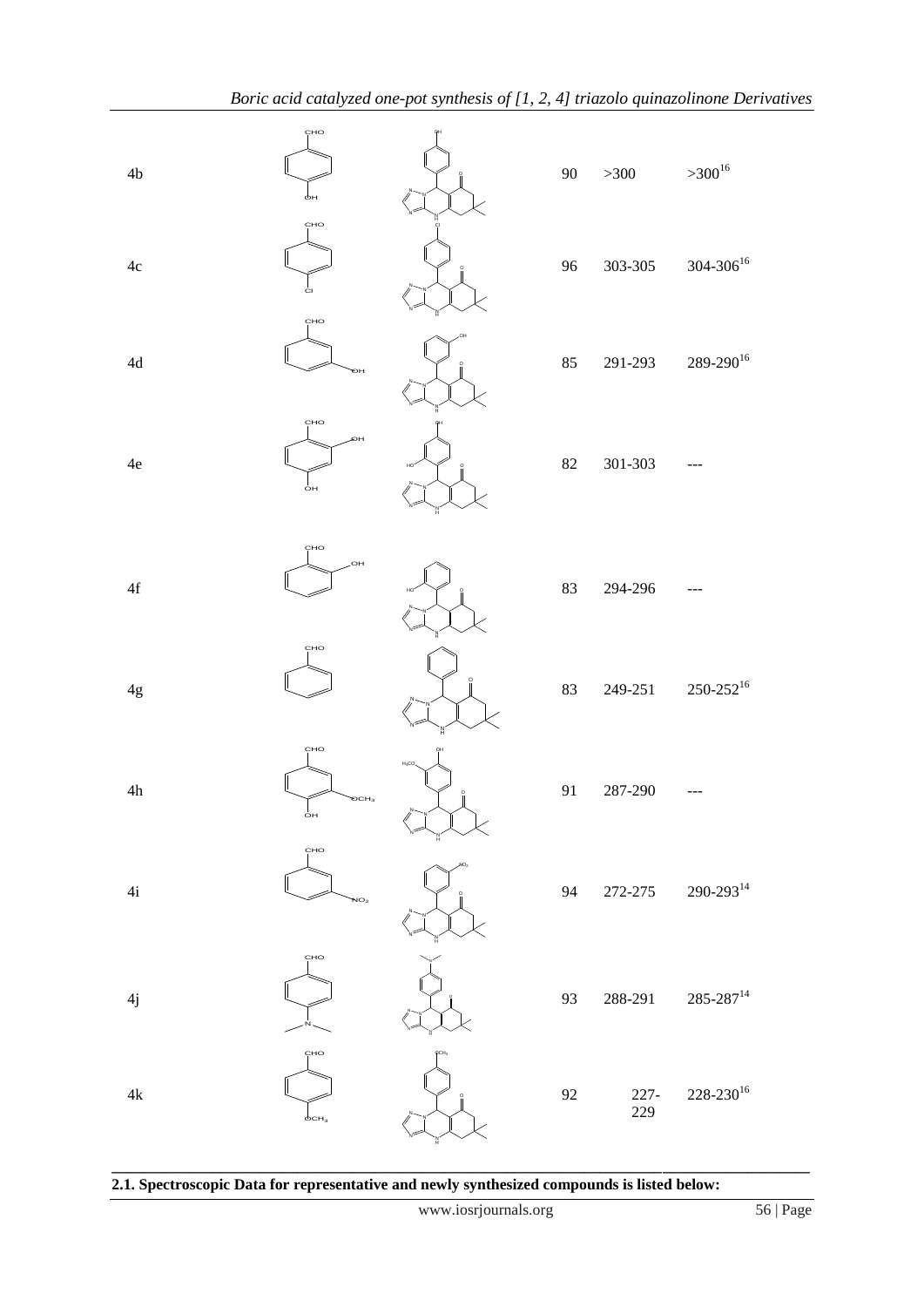6,6-Dimethyl-9-(4-nitro-phenyl)-5,6,7,9-tetrahydro-4H- 1,2,4-triazolo[5,1-b]quinazolin-8-one **(4a)**: Pale yellow solid, Yield- 98.2%, M.P.=304– 306◦C, IR- 2962, 1645, 1568, 1354, 1250, 720 cm−1; <sup>1</sup>H-NMR (DMSO-d6, 300MHz): δH 1.02 (s, 3H,CH3), 1.10 (s, 3H, CH3), 2.10 (d, J=16.20 Hz,2H), 2.30 (d, J=16.40 Hz, 2H), 2.55 (d, J=16.20,2H), 6.35 (s, 1H), 7.14 (d, J=8.2Hz, 2H), 7.61 (d, J=8.2Hz, 2H), 8.04 (s, 1H), 11.03 (s, 1H, NH) ppm. <sup>13</sup>C NMR (75 MHz, CDCl3): δ 190.32, 155.21, 132.11, 130.11, 120.47, 112.42, 68.72, 66.46, 25.19, 17.21. MS m/z (ESI); 340 [M+H]<sup>+</sup>.

6,7-dihydro-9-(2,4-dihydroxyphenyl)-6,6-dimethyl-[1,2,4]triazolo[5,1-b]quinazolin-8(4H,5H,9H) one**(4e):** Pale yellow solid, Yield- 82.7% , M.P.=301– 303◦C, IR- 3090, 2941, 1643, 1610, 1438, 1261,839 cm−1; <sup>1</sup>H-NMR (DMSO-d6, 300MHz): δH 0.99 (s, 3H, CH3), 1.09 (s, 3H, CH3), 2.08 (q, J = 14.17, 23.03 Hz, 2H, –CH2), 2.49 (s, 2H, –CH2), 6.48 (s, 1H, –CH), 7.22–7.31 (m, 2H, Ar-H), 7.45 (s, 1H, Ar-H), 7.59 (s, 1H, Ar-H), 10.92 (s, 1H, NH); <sup>13</sup>C NMR (75 MHz, CDCl3): δ 161.39, 141.86, 129.47, 125.12, 123.35, 110.18, 60.52, 59.48, 15.71, 13.11. MS m/z (ESI); 327 [M+H]<sup>+</sup> .

6,7-dihydro-9-(2-hydroxyphenyl)-6,6-dimethyl-[1,2,4]triazolo[5,1-b]quinazolin-8(4H,5H,9H)-one **(4f)**: Pale yellow solid, Yield- 83.7% , M.P.=294– 296◦C, IR- 3089, 2938, 1663, 1567, 1342, 1260, 788 cm−1; <sup>1</sup>H-NMR (DMSO-d6, 300MHz): δH 1.02 (s, 3H, CH3), 1.09 (s, 3H, CH3), 2.09 (q, J = 11.92, 16.89 Hz, 2H, -CH2), 2.35 (s, 2H, –CH2), 6.87 (s, 1H, –CH), 7.30-7.38 (m, H, Ar-H), 7.22-7.31 (m, H, Ar-H), 7.11 (m, 1H, Ar-H), 7.53 (s, 1H, Ar-H), 7.31 (s, 1H, Ar-H), 11.05 (s, 1H, NH);

<sup>13</sup>C NMR (75 MHz, CDCl3): δ 162.87, 142.33, 130.76, 126.94, 123.31, 112.23, 60.89, 58.51, 14.83, 12.72. MS  $m/z$  (ESI); 311  $[M+H]$ <sup>+</sup>.

6,7-dihydro-9-(4-hydroxy-3-methoxyphenyl)-6,6-dimethyl-[1,2,4]triazolo[5,1-b]quinazolin-8(4H,5H,9H)-one **(4h)**: Pale yellow solid, Yield- 91.4% , M.P.=287– 290◦C, IR- 3081, 2968, 1655, 1589, 1375, 1242, 764 cm−1; <sup>1</sup>H-NMR (DMSO-d6, 300MHz): δH 1.01 (s, 3H,CH3), 1.08 (s, 3H, CH3), 2.11 (q, J = 13.62, 22.79 Hz, 2H, –CH2), 2.43 (s, 2H, –CH2) 3.70 (s, 3H, -OCH3), 6.71 (s, 1H, –CH), 7.11-7.20 (m, 2H, Ar-H), 7.37 (s, 1H, Ar-H), 7.49 (s, 1H, Ar-H), 11.21 (s, 1H, NH) ppm.

<sup>13</sup>C NMR (75 MHz, CDCl3): δ 189.74, 157.46, 155.83, 149.44, 146.57, 133.12, 131.77, 126.51, 122.48, 101.17, 49.33, 48.10, 30.72, 27.56, 25.37. MS m/z (ESI); 341 [M+H]<sup>+</sup> .

#### **III. Conclusion**

In conclusion we have developed an environmentally benign protocol for the synthesis of 1,2,4 triazolo[5,1-b] quinolin-8(4H)-one derivatives by using 3-amino-1,2,4-triazole, benzaldehydes and dimedone in the presence of 5mmol% Boric acid as a catalyst. The catalyst was found to catalyze reaction at room temperature. The advantages of this procedure are short reaction time, low cost, high reaction yield, no need of chromatographic separation use of water soluble catalyst.

#### **Acknowledgments**

The author SRK thankful to Principal Sir Sayyed College,Aurangabad, Principal, New Arts College, Shevgaon, Ahmednagar and also thankful to UGC, New Delhi for financial assistance (wide file no.-41- 357/2012).

#### **References**

- [1] J. Zhu, H.Bienayme, (Eds.) Multicomponent Reactions, Wiley-VCH: Weinhein, Germany**,** 2005.
- [2] A. Domling, Chem. Rev. 106, 2006, 17-89.
- [3] M. Syamala, Org. Prep. Proced. Int. 41, 2009, 1-68.
- M. Syamala, Org. Prep. Proced. Int. 37, 2005, 103.
- [5] A. Domling and I. Ugi, Angew Chem Int. Ed. 39, 2000, 3168–3210.
- [6] G. Sklute and I. Marek, J.Am.Chem.Soc. 128, 2006, 4642.<br>[7] V. Alagarsamy, V. R. Solomon and M. Murugan, Bio. org
- [7] V. Alagarsamy, V. R. Solomon and M. Murugan, Bio. org. Med. Chem. 15, 2007, 4009–4015.
- [8] V. Alagarsamy, Pharmazie 59, 2004, 3753–3755.
- [9] V. Alagarsamy, G. Murugananthan and R. Venkateshperumal, Biol. Pharm. Bull. 26, 2003, 1711–1714.
- [10] M. J. Hour, L. J. Huang, S. C. Kuo, Y. Xia, K. Bastow, Y. Nakanishi, E. Hamel and K. H. Lee, J. Med. Chem. 43, 2000, 4479– 4487.
- [11] (a) V. Alagarsamy, R. Revathi, S. Meena, K. V. Ramasheshu, S. Rajashekarn and De Clercq, E. Indian J. Pharm. Sci. 66, 2004, 459–462. (b) K. Zamani, K. Faghihi, T. Tofighi and M. Shariatzadeh, Turk. J. Chem. 28, 2004, 95-100.
- [12] (a) V. V. Lipson, S. M. Desenko, M. G. Shirobokova and V. V. Borodina, Chem. Heterocycl. Compd. 39, 2003, 1213. (b) V. V. Lipson, S. M. Desenko, M. G. Shirobokova, O. V. Shishkin and V. D. Orlov, Chem. Heterocycl. Compd**.** 39, 2003, 1041.
- [13] M. M. Heravi, F. Derikv and, L. Ranjbar, Synth. Commun. 40, 2010, 677–685.
- [14] K. Kumari, D. S. Raghuvanshi and K. N.Sing, Org. Prep. Proced. Int. 44, 2012, 460–466.
- [15] M. M. Heravi, L. Ranjbar, F. Derikvand, B. Alimadadi, H. A. Oskooie and F. F. Bamoharram, Mol. Divers**.** 12, 2008, 181–185.
- [16] R. G. Puligoundla,; S. Karnakanti, R. Bantu, N. Kommub, S. B.; S. B. Kondra and L. Nagarapu, Tetrahedron Letters 54, 2013,
- 2480–2483.
- [17] M. K. Chaudhuri, S. Hussain, M. L. Kantamb and B. Neelima, Tetrahedron Lett. 46, 2005, 8329.
- K. Chaudhuri and S. Hussain, J. Mol. Catal. A. Chem. 269, 2007, 214.
- [19] G. C. M. Kondaiah, L. A. Reddy, K. S. Babu, V. M. Gurav, , K. G. Huge, R. Bandichhor, P. P. Reddy, A. Bhattacharya and R. V. Anand, Tetrahedron Lett. 49, 2008, 106.